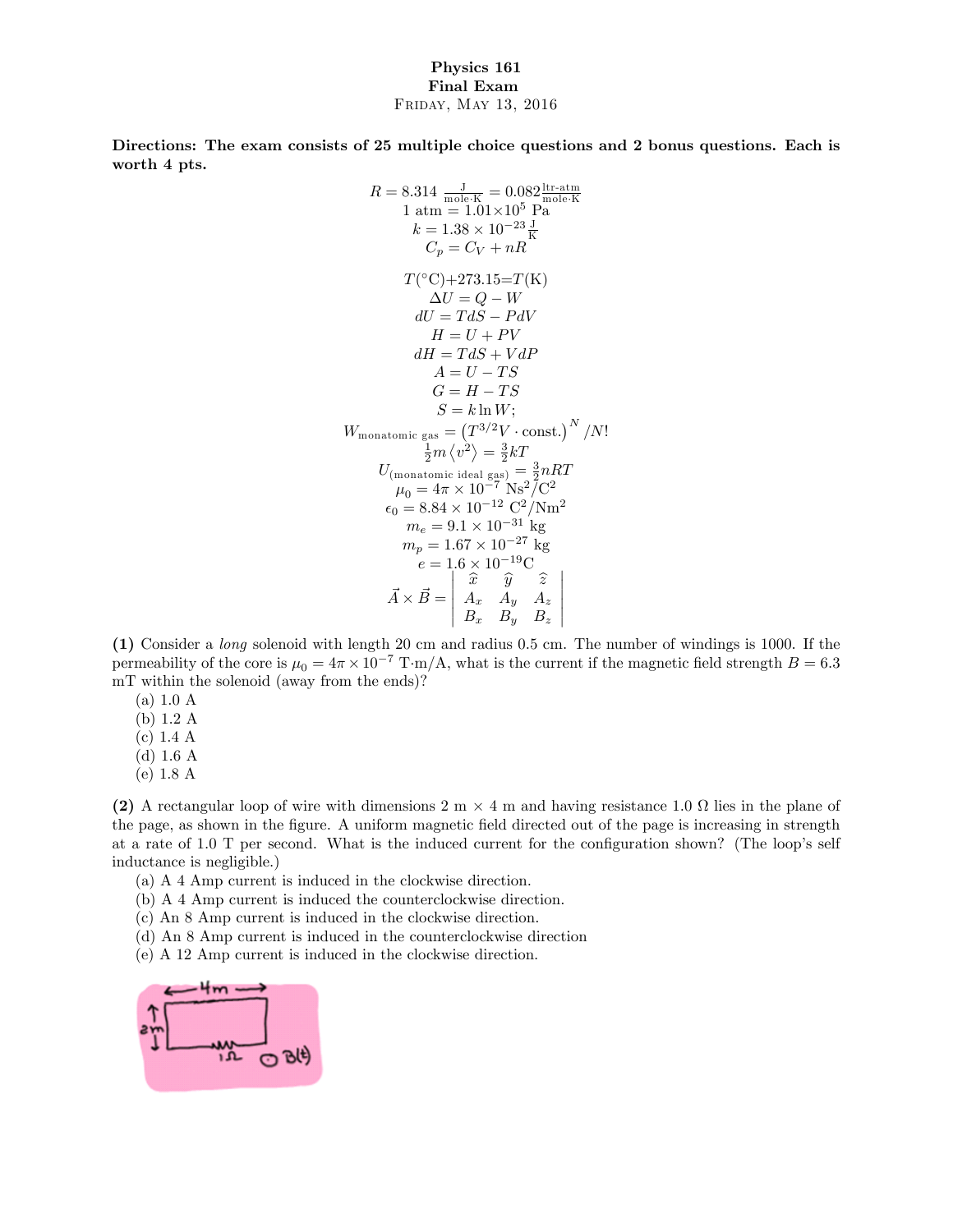(3) A 20 mH inductor is placed in an AC circuit.

$$
\rightarrow \underbrace{\text{mmm}}_{\text{+ c.g.}} \rightarrow \underbrace{\text{m}}_{\text{SA core}} \cdot \text{m}
$$

If the current in the inductor is sinusoidal, such that  $I = 5A \cos(\omega t)$  where t is in seconds, and the maximum emf across the inductor is 38 V, what is the frequency  $\omega$ ?

(a) 260 rad/sec.

(b) 450 rad/sec.

(c) 380 rad/sec.

(d) 220 rad/sec.

(e) 110 rad/sec.

(4) A generator coil rotates at the rate of 60 Hz (cycles per second) in a uniform magnetic Öeld of 0.1 T. The coil has an area of 0.10 m<sup>2</sup> and is wound with N turns of wire. If the amplitude of the emf that is generated is 730 V, what is N?

(a) 104

(b) 121

(c) 146

(d) 165

(e) 194



(5) Which of the following was the theoretical contribution of J. C. Maxwell in 1856?

(a) He postulated that Gauss's law should be modified by the addition of a term that describes the generation of a magnetic Öeld due to the current associated with the displacement of massless charged particles that fill all space.

(b) He postulated that Faraday's law should be modified by the addition of a term that describes the generation of a magnetic Öeld due to the current associated with the displacement of massless charged particles that Öll all space.

(c) He postulated that Coulomb's law should be modified by the addition of a term that describes the generation of a magnetic Öeld due to the current associated with the displacement of massless charged particles that Öll all space.

(d) He postulated that Ampere's law should be modified by the addition of a term that describes the generation of a magnetic Öeld due to the current associated with the displacement of massless charged particles that fill all space.

(6) What are the units of  $(\epsilon_0\mu_0)^{-1/2}$ ?

- (a) meters/sec
- (b) Newtons
- (c) Joules
- (d) Coulombs/sec
- (e) Tesla/sec

(7) A 0.5 mH inductor is placed in series with a 0.5  $\mu$ F capacitor in a closed-loop circuit with negligable resistance. If the capacitor is initially charged, what will be the frequency at which the current I oscillates when the switch is closed?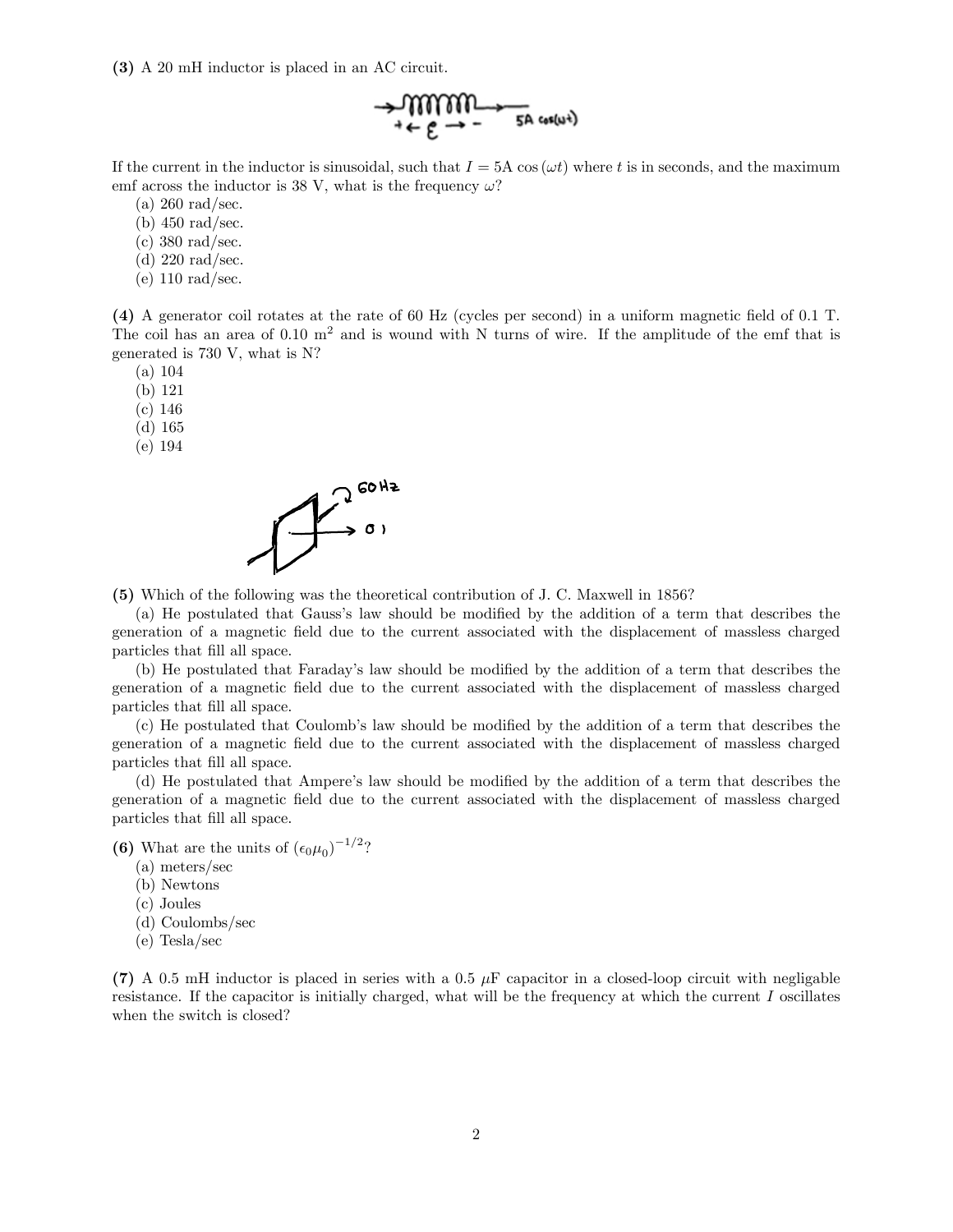

 $(a)$  6.0 kHz.

(b) 8:0 kHz.

 $(c)$  10. kHz.

(d) 12. kHz.

(e) 14: kHz.

(8) A long hollow-core solenoid has a diameter of 2 cm and consists of 5000 turns of wire uniformly wound over a length  $\ell$ . If the solenoid's self-inductance is 5 mH, what is  $\ell$ ?

 $(a) 1.5 m$ 

 $(b) 2.0 m$ 

 $(c)$  2.5 m

 $(d)$  3.0 m

 $(e)$  3.5 m

(9) A long thin wire carries a current I. If the strength of the magnetic Öeld 1 meter away from the wire is  $6\times10^{-7}$  T, what is I?

(a) 3.0 A

(b) 2.5 A

(c) 2.0 A

(d) 1.5 A

(e) 1.0 A

(10) Consider the circuit shown below, consisting of Öve resistors as marked, and a 10 V battery. What is the power dissipated in the  $9\Omega$  resistor? (Assume that the battery has no internal resistance.)

 $(a) 1.6 W$ 

 $(b)$  1.8 W

 $(c) 2.1 W$ 

 $(d)$  2.4 W

 $(e)$  2.7 W



(11) Consider the energy stored by two capacitors connected in a closed-loop circuit as indicated in the figure. Initially the circuit is open, and the  $1 \text{ F}$  capacitor is uncharged while the  $2 \text{ F}$  capacitor has a charge  $Q_0 = 2$  C. This gives the system an initial energy of 1.0 Joules. When the switch is closed, charge flows spontaneously from the 2 F capacitor to the 1 F capacitor until equilibrium is established. What is the final energy?

(a) 0.33 J

(b) 0.67 J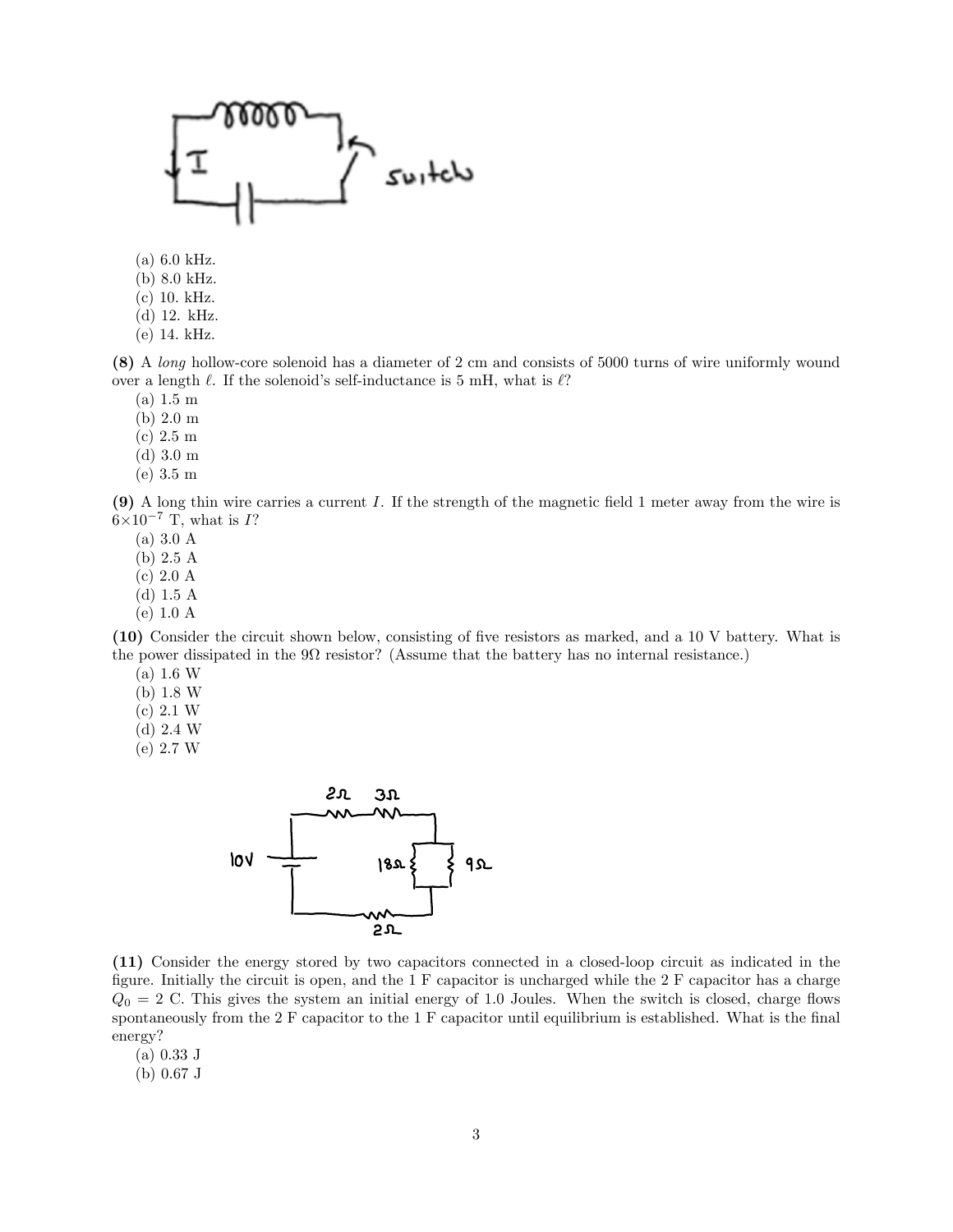(c) 1.0 J (d) 1.33 J (e) 1.67 J



(12) If 4.25 J is the minimum work required to establish a current I in an 8.5 H inductor. What is I?  $(a) 1.0 A.$ 

- 
- (b) 1:25 A.  $(c)$  1.50 A.
- (d) 1:75 A.
- (e) 2:0 A.
- 

(13) If 1.25 J is the minimum amount of work required to charge up a capacitor to a potential of 1.0 V, what is its capacitance?

- $(a) 2.0 F.$
- $(b)$  2.25 F.
- $(c)$  2.5 F.
- (d) 2:75 F.
- $(e)$  3.0 F.

(14) The electric field just above a point on a conducting surface is  $23 \text{ N/C}$ . What is the charge density on the surface at this point?

- (a)  $0.100 \text{ nC/m}^2$
- (b)  $0.125 \text{ nC/m}^2$
- (c)  $0.150 \text{ nC/m}^2$
- (d)  $0.175 \text{ nC/m}^2$
- (e)  $0.200 \text{ nC/m}^2$

(15) An electron moves in a uniform 4.0 nano Tesla magnetic Öeld. What is the period of its circular orbit? (a) 0.009 s

- (b) 0.018 s
- (c) 0.025 s
- (d) 0.034 s
- (e) 0.039 s

(16) A sphere with radius 1 m charge of 1.5  $\mu$ C distributed uniformly over its surface. What is the magnitude of the electric field at a point 0.5 m from the center of the sphere?

- (a) 54 kV/m
- (b) 27 kV/m
- (c) 13 kV/m
- (d)  $6$  kV/m
- $(e)$  0 kV/m

(17) An electron and a proton are separated from one another by a distance of 0.050 nm. What is the force of attraction between them?

- (a) 62 nN
- (b) 72 nN
- (c) 78 nN
- (d) 86 nN
- (e) 92 nN

(18) Who is credited with the discovery that an electric field can be produced by changing magnetic flux?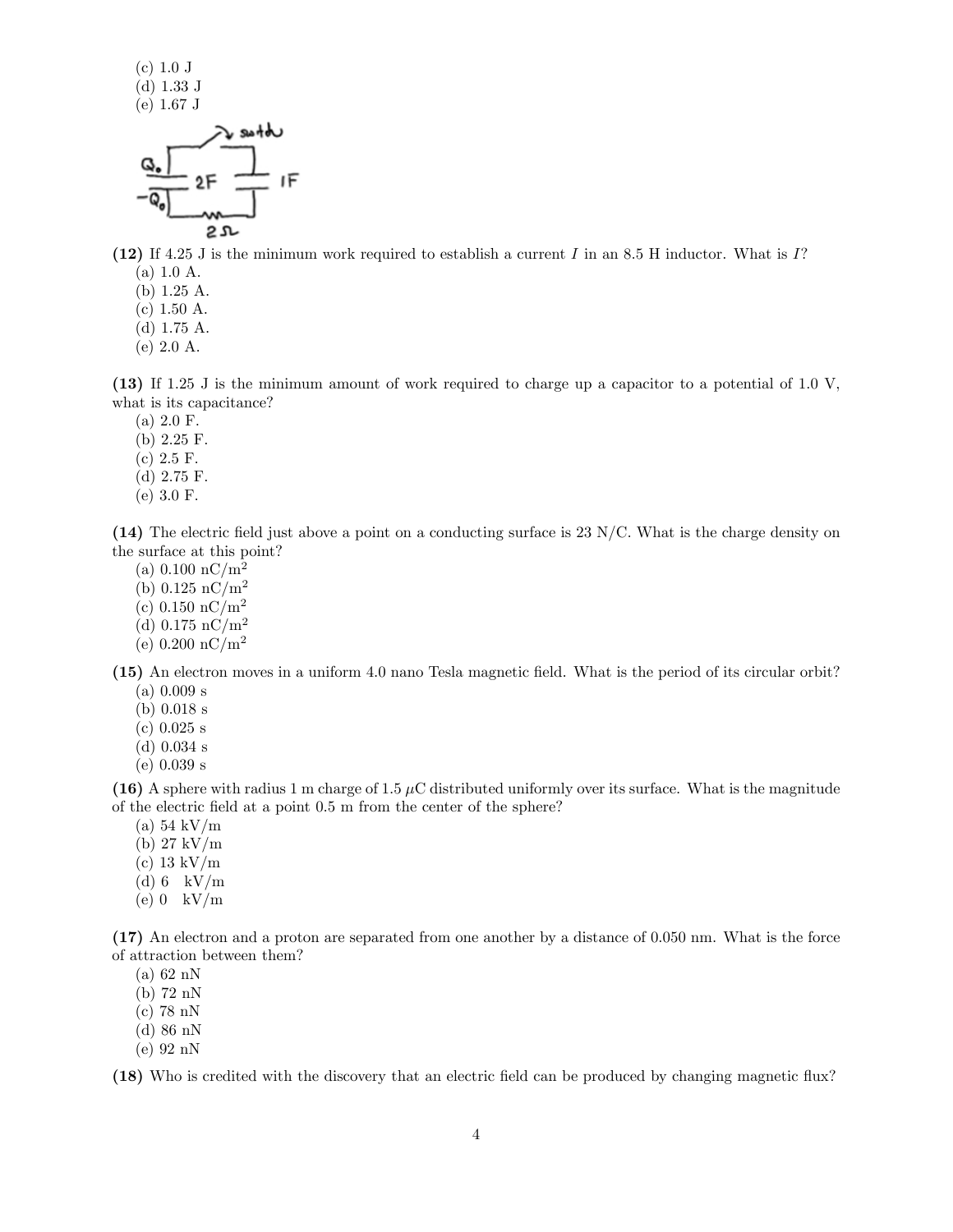- (a) Faraday.
- (b) Ampere.
- (c) Maxwell.
- (d) Oersted.
- (e) Coulomb.

(19) Consider a process in which a áuid is compressed spontaneously at a constant temperature of 300 K. If  $\Delta U = -400$  J, and  $\Delta S = -1$  J/K, what is the maximum amount of work that could be extracted during the expansion if one were so inclined?

 $(a) 100 J$ 

(b) 200 J

(c) 300 J

- (d) 400 J
- (e) 500 J

(20) An ideal gas initially at  $P = 2$  atm and  $V = 1$  liter expands isothermally against a constant pressure of 1 atm, to a final pressure of 1 atm. What is  $Q$  for this expansion?

- $(a)$  2.0 liter-atm
- (b)  $2.0 \ln(2.0)$  liter-atm
- $(c)$  1.0 liter-atm
- $(d)$  0.75 liter-atm
- $(e)$  0.50 liter-atm

(21) What is the change in entropy for one mole of monatomic ideal gas whose temperature decreases by a factor of 5 while the volume remains the same?

- $(a) 4.8 J/K$
- (b)  $3.6 \text{ J/K}$
- $(c) -2.4$  J/K
- $(d)$  -12. J/K
- $(e) -20. \text{ J/K}$

(22) Two identical glass bulbs are connected to one another by a stopcock and in contact with the surroundings at 294 K. The first bulb is filled with 10 moles of helium gas at 1 atm, and the second bulb is evacuated. When the stopcock is opened, the gas expands to fill both bulbs. Assuming ideal gas behavior, what is the maximum work that could be extracted from the isothermal process were one so inclined?

- (a) 15 kJ
- (b) 17 kJ
- (c) 21 kJ
- (d) 25 kJ
- (e) 29 kJ

(23) The first law of thermodynamics is a postulate that

- (a) entropy is a state function, and the energy of the universe is constant.
- (b) entropy is a state function, and the entropy of the universe always increases.
- (c) energy is a state function, and the energy of the universe proceeds to a minimum.
- (d) energy is a state function, and the energy of the universe remains constant.
- (e) enthalpy is a state function, and the enthalpy of the universe remains constant.

(24) When the working fluid is an ideal gas, a (hypothetical) reversible heat engine operating between a hot reservoir at  $T_H$  and a cold reservoir at  $T_C$  has an efficiency  $(T_H - T_C)/T_H$ , where temperature is in Kelvin. When a non-ideal gas is substituted as the working fluid, which of the following will be true?

(a) The reversible heat engine will have an efficiency that is lower than  $(T_H - T_C)/T_H$ .

- (b) The reversible heat engine will have an efficiency that is higher than  $(T_H T_C)/T_H$ .
- (c) The reversible heat engine will have an efficiency that is the same as its efficiency with an ideal gas.

(d) The reversible heat engine will transfer more heat into the cold reservior while performing the same amount of work.

(e) The reversible heat engine will absorb more heat from the hot reservior while performing the same amount of work.